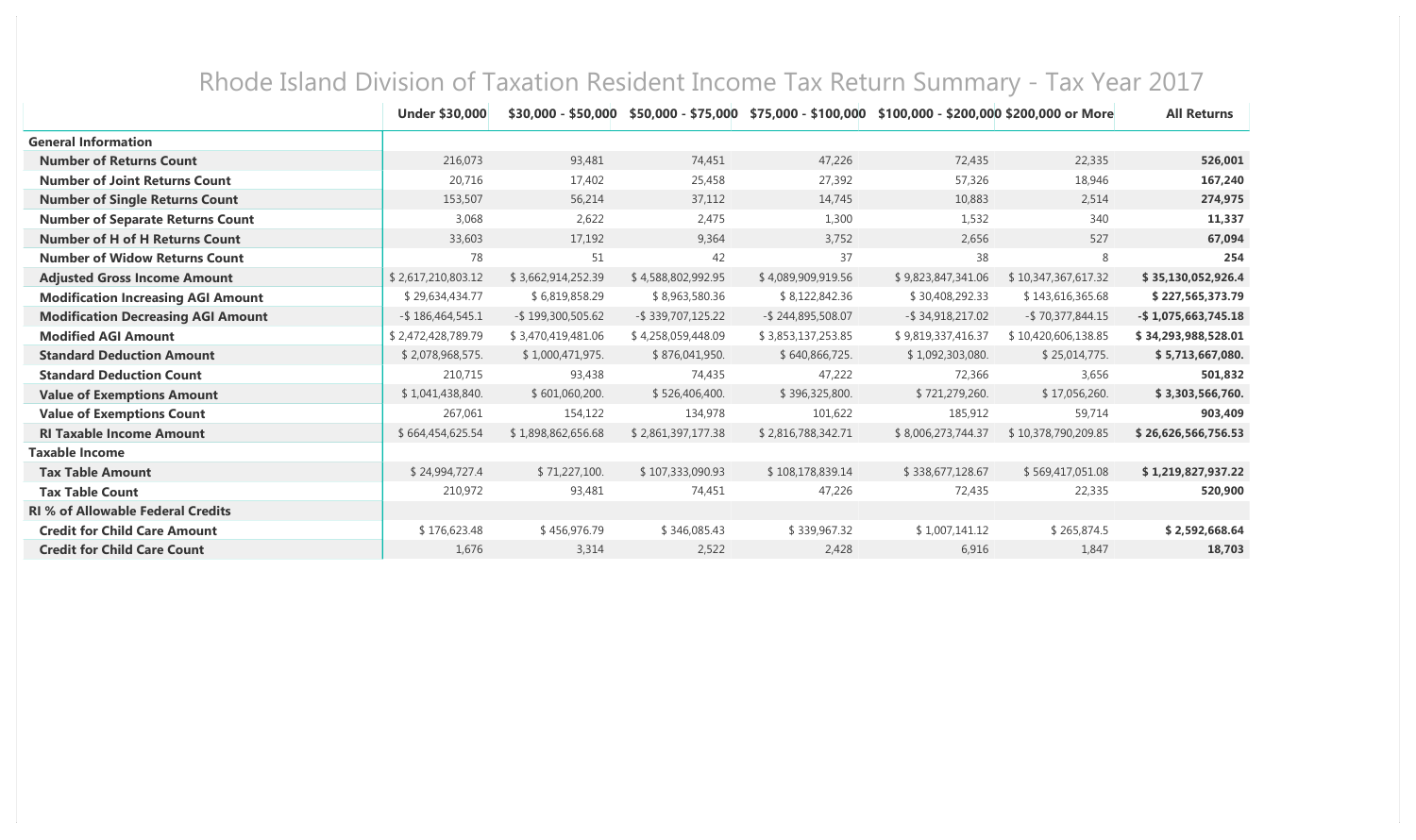|                                          | Under \$30,000  |                |                 |                 | \$30,000 - \$50,000 \$50,000 - \$75,000 \$75,000 - \$100,000 \$100,000 - \$200,000 \$200,000 or More |                | <b>All Returns</b> |
|------------------------------------------|-----------------|----------------|-----------------|-----------------|------------------------------------------------------------------------------------------------------|----------------|--------------------|
| <b>Credits</b>                           |                 |                |                 |                 |                                                                                                      |                |                    |
| <b>Out of State Credit Amount</b>        | \$3,173,219.58  | \$11,374,983.1 | \$17,519,165.21 | \$16,789,042.81 | \$49,667,742.9                                                                                       | \$94,984,699.6 | \$193,508,853.21   |
| <b>Out of State Credit Count</b>         | 15,341          | 18,044         | 15,568          | 10,800          | 19,090                                                                                               | 7,621          | 86,464             |
| <b>Prop Tax Credit Amount</b>            | \$4,095,383.85  |                |                 |                 |                                                                                                      |                | \$4,095,383.85     |
| <b>Prop Tax Credit Count</b>             | 13,998          |                |                 |                 |                                                                                                      |                | 13,998             |
| <b>Historic Bldg-2 Amount</b>            |                 |                |                 | \$3,066.45      | \$63,923.93                                                                                          | \$4,134,177.62 | \$4,201,168.       |
| <b>Historic Bldg-2 Count</b>             |                 |                |                 | $\mathbf{1}$    | 10                                                                                                   | 83             | 94                 |
| <b>Lead Paint Amount</b>                 | \$25,350.09     | \$29,225.      | \$39,250.       | \$40,175.       | \$78,365.                                                                                            | \$52,900.      | \$265,265.09       |
| <b>Lead Paint Count</b>                  | 6               | 5              | 8               | $\,8\,$         | 19                                                                                                   | 15             | 61                 |
| <b>Tuition Tax Credit Amount</b>         |                 |                |                 |                 | \$34,457.97                                                                                          | \$1,183,165.5  | \$1,217,623.47     |
| <b>Tuition Tax Credit Count</b>          |                 |                |                 |                 | 12                                                                                                   | 59             | 71                 |
| <b>Motion Picture Tax Credit Amount</b>  |                 |                |                 |                 |                                                                                                      | \$933,698.07   | \$933,698.07       |
| <b>Motion Picture Tax Credit Count</b>   |                 |                |                 |                 |                                                                                                      | 19             | 19                 |
| <b>Earned Income Credit</b>              |                 |                |                 |                 |                                                                                                      |                |                    |
| <b>Earned Income Credit Amount</b>       | \$22,877,177.85 | \$3,981,212.7  | \$17,933.7      |                 |                                                                                                      |                | \$26,876,324.26    |
| <b>Earned Income Credit Count</b>        | 62,368          | 16,487         | 313             |                 |                                                                                                      |                | 79,168             |
| <b>Refundable EIC Amount</b>             | \$3,230,724.36  | \$285,087.02   | \$304.4         | \$3.67          | \$3.3                                                                                                |                | \$3,516,122.75     |
| <b>Refundable EIC Count</b>              | 58,333          | 7,176          | 42              | $\overline{2}$  | $\overline{2}$                                                                                       |                | 65,555             |
| <b>Checkoff Contributions</b>            |                 |                |                 |                 |                                                                                                      |                |                    |
| <b>Drug Program Amount</b>               | \$2,562.15      | \$1,815.17     | \$979.          | \$4,572.04      | \$1,931.                                                                                             | \$877.         | \$12,736.36        |
| <b>Drug Program Count</b>                | 390             | 263            | 186             | 170             | 255                                                                                                  | 66             | 1,330              |
| <b>Olympic Contribution Amount</b>       | \$275.          | \$267.         | \$239.          | \$213.          | \$355.                                                                                               | \$112.         | \$1,461.           |
| <b>Olympic Contribution Count</b>        | 250             | 219            | 187             | 143             | 203                                                                                                  | 61             | 1,063              |
| <b>RI Organ Transplant Amount</b>        | \$2,088.15      | \$1,391.01     | \$1,432.1       | \$1,996.04      | \$2,262.1                                                                                            | \$946.         | \$10,115.4         |
| <b>RI Organ Transplant Count</b>         | 464             | 290            | 254             | 189             | 315                                                                                                  | 60             | 1,572              |
| <b>RI Council on the Arts Amount</b>     | \$2,545.12      | \$1,425.2      | \$1,460.02      | \$1,484.41      | \$2,645.05                                                                                           | \$1,300.       | \$10,859.8         |
| <b>RI Council on the Arts Count</b>      | 424             | 280            | 234             | 192             | 290                                                                                                  | 69             | 1,489              |
| <b>Nongame Wildlife Fund Amount</b>      | \$2,803.68      | \$1,652.01     | \$1,528.        | \$1,258.15      | \$2,400.22                                                                                           | \$646.         | \$10,288.06        |
| <b>Nongame Wildlife Fund Count</b>       | 465             | 314            | 249             | 180             | 301                                                                                                  | 65             | 1,574              |
| <b>Child Disease Victims Fund Amount</b> | \$3,527.24      | \$1,744.14     | \$1,599.01      | \$1,802.09      | \$2,584.91                                                                                           | \$754.         | \$12,011.39        |
| <b>Child Disease Victims Fund Count</b>  | 603             | 350            | 267             | 219             | 315                                                                                                  | 61             | 1,815              |
| <b>Military Family Relief Amount</b>     | \$5,311.26      | \$2,691.15     | \$3,268.        | \$2,903.74      | \$5,441.15                                                                                           | \$2,575.       | \$22,190.3         |
| <b>Military Family Relief Count</b>      | 626             | 396            | 344             | 291             | 476                                                                                                  | 90             | 2,223              |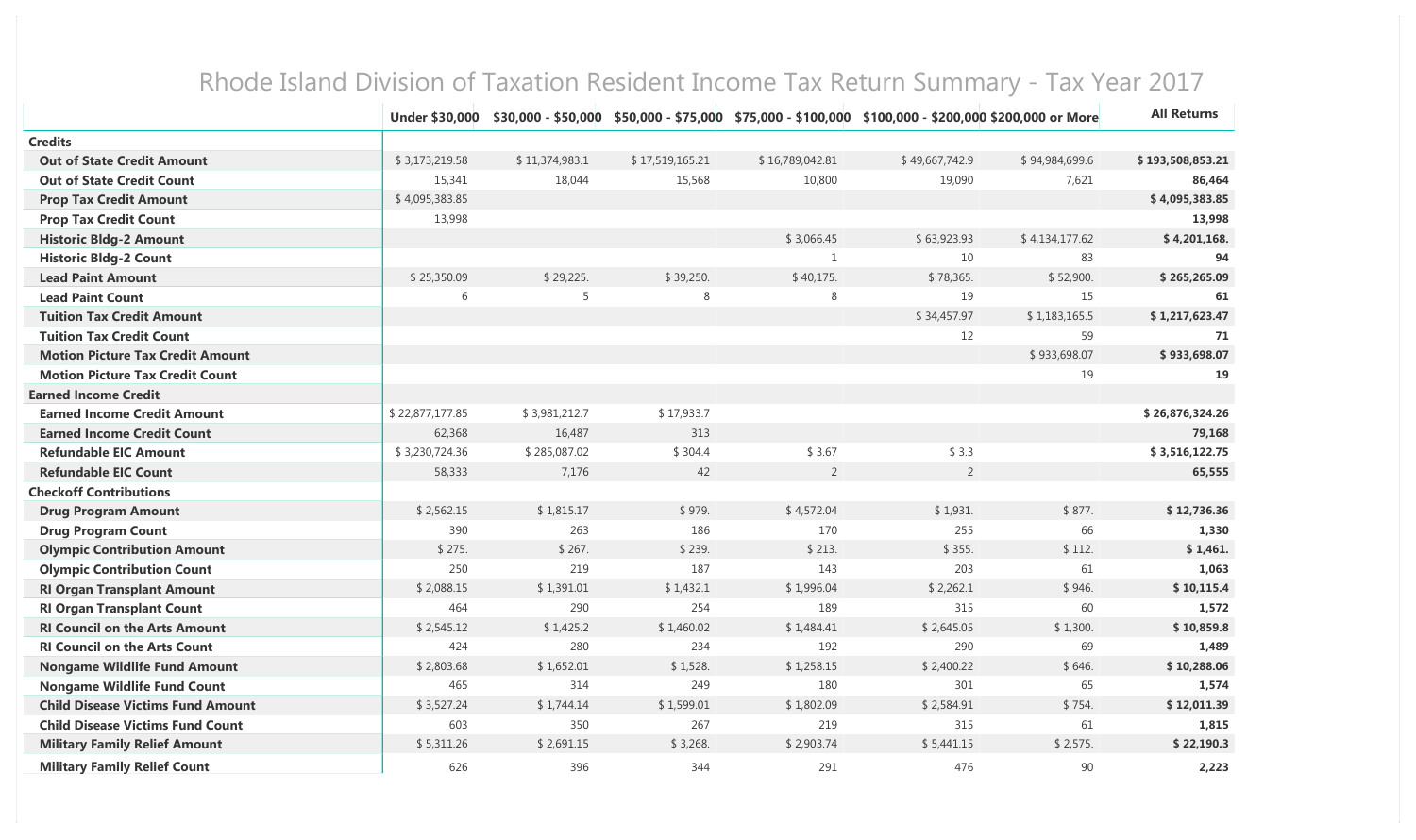|                                                         | <b>Under \$30,000</b> |                 |                  | \$30,000 - \$50,000 \$50,000 - \$75,000 \$75,000 - \$100,000 \$100,000 - \$200,000 \$200,000 or More |                  |                  | <b>All Returns</b> |
|---------------------------------------------------------|-----------------------|-----------------|------------------|------------------------------------------------------------------------------------------------------|------------------|------------------|--------------------|
| <b>Payments</b>                                         |                       |                 |                  |                                                                                                      |                  |                  |                    |
| <b>Sales and Use Tax Amount</b>                         | \$80,905.22           | \$78,422.38     | \$128,308.56     | \$132,661.71                                                                                         | \$358,232.12     | \$485,364.73     | \$1,263,894.72     |
| <b>Sales and Use Tax Count</b>                          | 3,205                 | 2,297           | 3,063            | 2,660                                                                                                | 5,513            | 2,412            | 19,150             |
| <b>Withholding Amount</b>                               | \$77,161,783.69       | \$98,078,615.2  | \$121,830,329.12 | \$109,418,172.87                                                                                     | \$277,118,852.44 | \$241,340,832.73 | \$924,948,586.05   |
| <b>Withholding Count</b>                                | 157,532               | 77,923          | 62,989           | 41,085                                                                                               | 65,276           | 19,164           | 423,969            |
| <b>Estimated Pay Amount</b>                             | \$3,321,702.55        | \$2,739,635.97  | \$5,372,650.31   | \$6,927,242.74                                                                                       | \$27,193,011.67  | \$176,517,576.38 | \$222,071,819.62   |
| <b>Estimated Pay Count</b>                              | 3,250                 | 3,311           | 4,582            | 4,234                                                                                                | 9,526            | 8,555            | 33,458             |
| <b>Other Payments Amount</b>                            | \$392,527.16          | \$278,932.29    | \$584,802.08     | \$666,549.8                                                                                          | \$3,476,128.27   | \$45,052,260.86  | \$50,451,200.46    |
| <b>Other Payments Count</b>                             | 468                   | 406             | 542              | 539                                                                                                  | 1,628            | 2,633            | 6,216              |
| <b>Balance Due Amount</b>                               | \$4,445,119,343.      | \$3,479,461.41  | \$4,861,260.27   | \$6,085,266.86                                                                                       | \$24,650,520.82  | \$60,578,509.14  | \$4,544,774,361.51 |
| <b>Balance Due Count</b>                                | 10,234                | 9,676           | 10,359           | 8,987                                                                                                | 21,413           | 14,808           | 75,477             |
| <b>Refunds Amount</b>                                   | \$86,955,126.19       | \$48,318,476.75 | \$41,718,248.35  | \$30,411,842.78                                                                                      | \$40,024,042.25  | \$17,606,347.98  | \$265,034,084.31   |
| <b>Refunds Count</b>                                    | 176,419               | 77,007          | 58,677           | 35,687                                                                                               | 47,287           | 4,153            | 399,230            |
| <b>Credit CarryForward Amount</b>                       | \$1,274,595.7         | \$712,644.74    | \$1,337,441.06   | \$1,510,429.48                                                                                       | \$4,571,168.58   | \$38,009,261.33  | \$47,415,540.89    |
| <b>Credit CarryForward Count</b>                        | 1,839                 | 1,401           | 2,001            | 1,763                                                                                                | 3,621            | 3,867            | 14,492             |
| <b>Modifications Increasing Federal AGI</b>             |                       |                 |                  |                                                                                                      |                  |                  |                    |
| <b>Obligations of Any Other State Amount</b>            | \$5,184,799.47        | \$2,826,428.17  | \$4,343,623.24   | \$4,537,108.75                                                                                       | \$16,251,237.2   | \$59,862,527.29  | \$93,005,724.12    |
| <b>Obligations of Any Other State Count</b>             | 1,394                 | 890             | 1,549            | 1,498                                                                                                | 4,084            | 4,571            | 13,986             |
| <b>Fiduciary Adjustment Amount</b>                      | \$516,116.            | \$141,059.      | \$327,298.       | \$199,494.                                                                                           | \$800,763.       | \$2,190,562.     | \$4,175,292.       |
| <b>Fiduciary Adjustment Count</b>                       | 91                    | 41              | 66               | 61                                                                                                   | 161              | 202              | 622                |
| <b>Recapture Family Ed Mods Amount</b>                  | \$6,830.              | \$3,246.        | \$2.06           | \$611.                                                                                               | \$15,256.        |                  | \$25,945.06        |
| <b>Recapture Family Ed Mods Count</b>                   | $\overline{3}$        | 1               | 2                | 2                                                                                                    | 2                |                  | 10                 |
| <b>Bonus Depreciation - Mod Incr Amount</b>             | \$23,924,888.5        | \$3,845,187.    | \$4,273,534.     | \$3,362,056.54                                                                                       | \$13,316,949.86  | \$81,539,379.    | \$130,261,994.9    |
| <b>Bonus Depreciation - Mod Incr Count</b>              | 1,149                 | 758             | 926              | 776                                                                                                  | 1,616            | 1,593            | 6,818              |
| <b>Recapture Tuition Mods Amount</b>                    | \$1,800.              | \$3,938.        | \$16,592.06      | \$23,572.                                                                                            | \$23,688.        | \$23,000.        | \$92,590.06        |
| <b>Recapture Tuition Mods Count</b>                     | 3                     | 5               | 5                | 6                                                                                                    | 9                | 9                | 37                 |
| <b>Recapture Historic Or Motion Picture Mods Amount</b> | \$.8                  | \$.01           |                  |                                                                                                      | \$398.27         |                  | \$399.08           |
| <b>Recapture Historic Or Motion Picture Mods Count</b>  | $\mathbf{1}$          | 1               |                  |                                                                                                      | 1                |                  |                    |
| <b>Recapture Med Savings Mods Amount</b>                |                       | \$.11           | \$2,531.         | \$.07                                                                                                |                  | \$897.39         | \$3,428.57         |
| <b>Recapture Med Savings Mods Count</b>                 |                       | 1               | 1                | $\mathbf{1}$                                                                                         |                  | 1                | 4                  |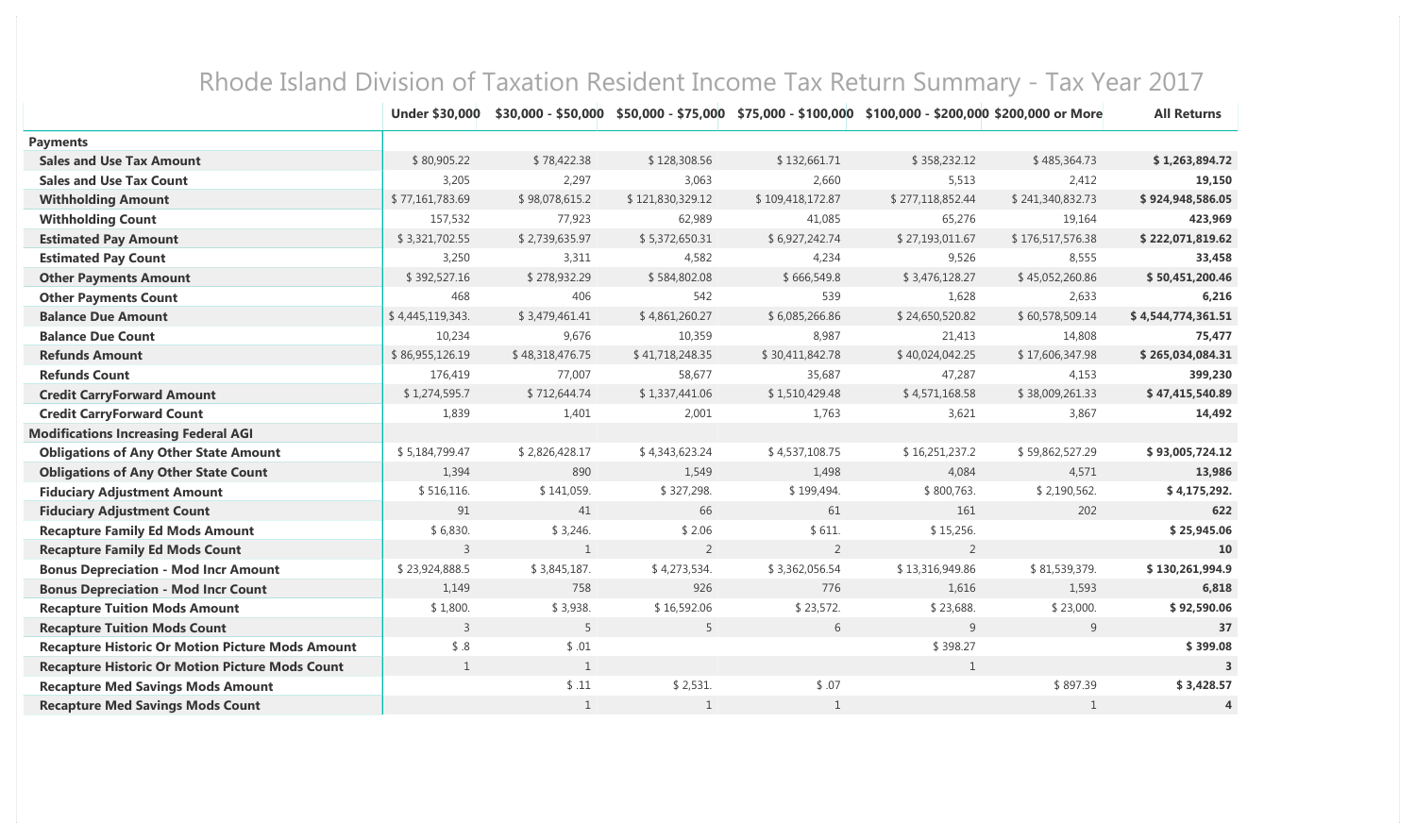|                                                   |                     |                     |                    |                    | Under \$30,000 \$30,000 - \$50,000 \$50,000 - \$75,000 \$75,000 - \$100,000 \$100,000 - \$200,000 \$200,000 or More |                     | <b>All Returns</b>    |
|---------------------------------------------------|---------------------|---------------------|--------------------|--------------------|---------------------------------------------------------------------------------------------------------------------|---------------------|-----------------------|
| <b>Modifications Decreasing Federal AGI</b>       |                     |                     |                    |                    |                                                                                                                     |                     |                       |
| <b>Obligations of US Govt Amount</b>              | $-$ \$ 3,657,440.73 | $-$ \$ 3,129,976.98 | $-$ \$4,969,245.42 | $-$ \$4,470,321.48 | $-$ \$12,484,225.37                                                                                                 | $-$ \$13,788,174.31 | -\$42,499,384.29      |
| <b>Obligations of US Govt Count</b>               | 2,827               | 1,536               | 1,972              | 1,661              | 3,536                                                                                                               | 2,436               | 13,968                |
| <b>RI Fiduciary Adj Amount</b>                    | $-$ \$145,979.      | $-$ \$85,268.       | $-$ \$138,561.     | $-$ \$ 60,433.     | $-$ \$740,125.                                                                                                      | $-$ \$ 3,148,664.17 | $-$ \$4,319,030.17    |
| <b>RI Fiduciary Adj Count</b>                     | 116                 | 52                  | 75                 | 70                 | 161                                                                                                                 | 179                 | 653                   |
| <b>Rd Facilities Deduction Amount</b>             |                     |                     |                    |                    |                                                                                                                     | $-$ \$ 2,200.       | $-$ \$ 2,200.         |
| <b>Rd Facilities Deduction Count</b>              |                     |                     |                    |                    |                                                                                                                     | $\mathbf{1}$        |                       |
| <b>Railroad Retirement Amount</b>                 | $-$ \$ 592,042.     | $-$ \$1,121,271.    | $-$ \$1,395,910.   | $-$ \$1,700,020.12 | $-$ \$1,159,145.                                                                                                    | $-$ \$ 302,794.     | $-$ \$6,271,182.12    |
| <b>Railroad Retirement Count</b>                  | 66                  | 58                  | 53                 | 56                 | 50                                                                                                                  | 9                   | 292                   |
| <b>Venture Capital Investment Amount</b>          |                     |                     | $-$ \$ 3.          |                    | $-$ \$ 110.                                                                                                         | $-$ \$ 3,463.56     | $-$ \$ 3,576.56       |
| <b>Venture Capital Investment Count</b>           |                     |                     | $\mathbf{1}$       |                    | $\mathbf{1}$                                                                                                        | $\overline{2}$      | $\boldsymbol{\Delta}$ |
| <b>Family Education Amount</b>                    | $-$ \$12,267.06     | $-$ \$ 23,557.      | $-$ \$ 36,199.     | $-$ \$ 22,680.     | $-$ \$129,878.                                                                                                      | $-$ \$ 96,129.      | $-$ \$320,710.06      |
| <b>Family Education Count</b>                     | 9                   | 21                  | 32                 | 25                 | 106                                                                                                                 | 59                  | 252                   |
| <b>Tuition Savings Amount</b>                     | $-$ \$ 38,024.      | $-$ \$72,662.       | $-$ \$185,185.     | $-$ \$ 324,440.    | $-$ \$1,599,590.01                                                                                                  | $-$ \$1,057,231.    | $-$ \$3,277,132.01    |
| <b>Tuition Savings Count</b>                      | 73                  | 134                 | 297                | 435                | 1,849                                                                                                               | 1,093               | 3,881                 |
| <b>Exempt Writers Amount</b>                      | $-$ \$165,454.      | $-$ \$48,800.       | $-$ \$194,218.     | $-$ \$ 74,988.     | $-$ \$ 39,276.                                                                                                      | $-$ \$ 39,237.11    | $-$ \$561,973.11      |
| <b>Exempt Writers Count</b>                       | 37                  | 9                   | 12                 | $6\,$              | 12                                                                                                                  | 5                   | 81                    |
| <b>Bonus Depreciation - Mod Decr Amount</b>       | $-$ \$7,948,249.    | $-$ \$1,374,832.01  | $-$ \$1,819,783.22 | $-$ \$1,942,881.   | $-$ \$7,132,035.99                                                                                                  | $-$ \$46,967,827.   | $-$ \$67,185,608.22   |
| <b>Bonus Depreciation - Mod Decr Count</b>        | 2,136               | 1,373               | 1,787              | 1,609              | 3,537                                                                                                               | 3,066               | 13,508                |
| <b>Section 179 Depreciation Amount</b>            | $-$ \$ 676,156.     | $-$ \$ 226,905.     | $-$ \$465,615.     | $-$ \$ 344,556.    | $-$ \$1,020,831.                                                                                                    | $-$ \$ 2,624,059.   | $-$ \$5,358,122.      |
| <b>Section 179 Depreciation Count</b>             | 554                 | 265                 | 419                | 354                | 988                                                                                                                 | 856                 | 3,436                 |
| <b>Jobs Growth Mod Amount</b>                     | $-$ \$15,012.       | $-$ \$ 8,155.       |                    |                    |                                                                                                                     | $-$ \$43,072.       | $-$ \$ 66,239.        |
| <b>Jobs Growth Mod Count</b>                      | 2                   | 3                   |                    |                    |                                                                                                                     | 2                   | $\overline{7}$        |
| <b>Options And Investment Mod Amount</b>          | $-$ \$13,129.33     | $-$ \$4,988.        | $-$ \$ 29,985.     | $-$ \$ 5,647.33    | $-$ \$ 10,720.                                                                                                      | $-$ \$792,911.      | $-$ \$857,380.66      |
| <b>Options And Investment Mod Count</b>           | $\overline{7}$      | 2                   | $\overline{4}$     | 5                  | 4                                                                                                                   | 6                   | 28                    |
| <b>Tax Incentives Mod Amount</b>                  | $-$ \$ 6,007.       | $-$ \$ 3,035.       | $-$ \$ 2,585.      | $-$ \$ 3,684.07    | $-$ \$ 25,851.                                                                                                      | $-$ \$ 274,177.     | $-$ \$315,339.07      |
| <b>Tax Incentives Mod Count</b>                   | $\overline{4}$      | $\overline{4}$      | $\mathbf{1}$       | 2                  | 3                                                                                                                   | 17                  | 31                    |
| <b>Historic And Motion Picture Credit Amount</b>  | $-$ \$ 27,559.47    | $-$ \$88,325.       | $-$ \$95,713.      | $-$ \$4,698.07     | $-$ \$ 263,827.                                                                                                     | $-$ \$139,530.      | $-$ \$619,652.54      |
| <b>Historic And Motion Picture Credit Count</b>   | $\overline{4}$      | 10                  | $\overline{3}$     | 9                  | 13                                                                                                                  | $\overline{7}$      | 46                    |
| <b>Active Duty Military And Spouse Pay Amount</b> | $-$ \$ 551,052.     | $-$ \$1,159,737.06  | $-$ \$1,309,215.   | $-$ \$1,473,474.   | $-$ \$ 2,375,911.                                                                                                   | $-$ \$1,006,858.    | $-$ \$7,876,247.06    |
| <b>Active Duty Military And Spouse Pay Count</b>  | 30                  | 43                  | 39                 | 31                 | 38                                                                                                                  | $\,8\,$             | 189                   |
| <b>Medical Savings Exemption Amount</b>           |                     | $-$ \$ 6,025.       | $-$ \$4,624.       |                    |                                                                                                                     |                     | $-$ \$10,649.         |
| <b>Medical Savings Exemption Count</b>            |                     | 2                   | $\overline{2}$     |                    |                                                                                                                     |                     | 4                     |